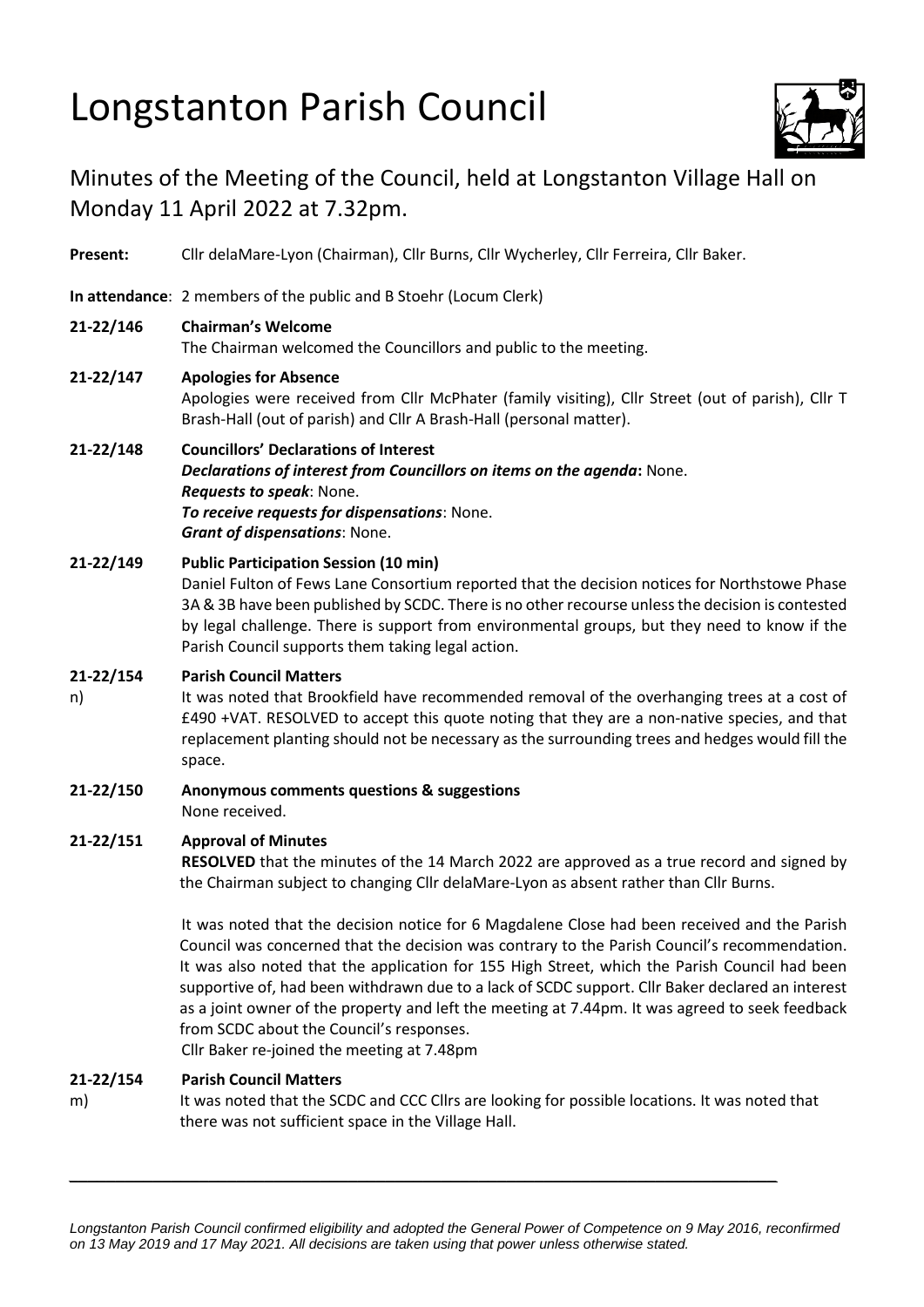#### **21-22/152 County and District Council Matters**

None in attendance, written reports noted. It was agreed that Cllr delaMare-Lyon would write about the deteriorating state of the highway and the outstanding streetlight repairs. It was reported that the bridge from the Central Open Space to Fews Lane was damaged again and needed a more permanent repair.

#### **21-22/153 Planning**

- a) 22/01032/HFUL 78 High Street Alterations, extension, and garage conversion (Part retrospective) RESOLVED to support the application
- b) 22/01183/HFUL 64 Thornhill Place Front porch, single storey rear extension & additional window

RESOLVED to support the application.

- c) 22/0416/TTCA 43 St Michaels T 1 Storm damaged Leylandii (split down the main union) Fell to ground level
- RESOLVED to support the application d) SCDC decisions for Northstowe Phase 3A & 3B
	- The decision notices were noted. It was reported that Stephen Kelly had indicated that there was some S106 funding which could be available for use in Longstanton. The Parish Council considered the request to provide a letter of support for the legal action. It was noted that the Parish Council's support for the water level issue being resolved is public record and is not satisfied with the decisions due to the unresolved hydrology issues. The Council was reluctant to explicitly support legal action when it did not have the full facts or details available for consideration. It was agreed that the Parish Council would write to SCDC and ask for a guarantee that

the Phase 3A and 3B works won't have further impact on Longstanton if they won't review the Environmental Impact Assessment data.

| 21-22/154 | <b>Parish Council Matters</b>                                                                          |
|-----------|--------------------------------------------------------------------------------------------------------|
| a)        | Home Farm Adoption of Roads, Sewers, and Streetlight Repairs.                                          |
|           | It was noted that the overall adoption issues are still outstanding. The Parish Council's solicitor is |
|           | dealing with Barratt Homes regarding the registration of the Central Open Space which will deal        |
|           | with some of the adoption issues.                                                                      |
| b)        | Longstanton water level issues                                                                         |
|           | It was noted that the last update is the meeting with Anthony Browne MP and the Environment            |
|           | Agency that took place.                                                                                |
| c)        | Hatton Road Ponds & B1050 Cycle Route                                                                  |
|           | Cllr Wycherley reported that he was unable to attend the last meeting. The new SCDC officer            |
|           | appears to be productive. SCDC have formally proposed the cycle route to be designated as              |
|           | highway which L&Q are considering.                                                                     |
| d)        | Northstowe Open Spaces Report                                                                          |
|           | Anglian Water have taken control of the water park and are planning works on the Northstowe            |
|           | allotment drains.                                                                                      |
| e)        | Homes England - Northstowe, terms of reference                                                         |
|           | The Parish Council would prefer monthly meetings rather than quarterly and a commitment to             |
|           | document S106 commitment and progress. The Council is happy for this group to merge with               |
|           | the existing group if the developers can co-operate.                                                   |
| f)        | <b>Heritage Building update</b>                                                                        |
|           | It was noted that planning permission has been granted.                                                |
| g)        | <b>Sustainability Working Group</b>                                                                    |
|           | Cllrs Baker and Ferreira attended the meeting. It was reported that attendance was low. It was         |
|           |                                                                                                        |